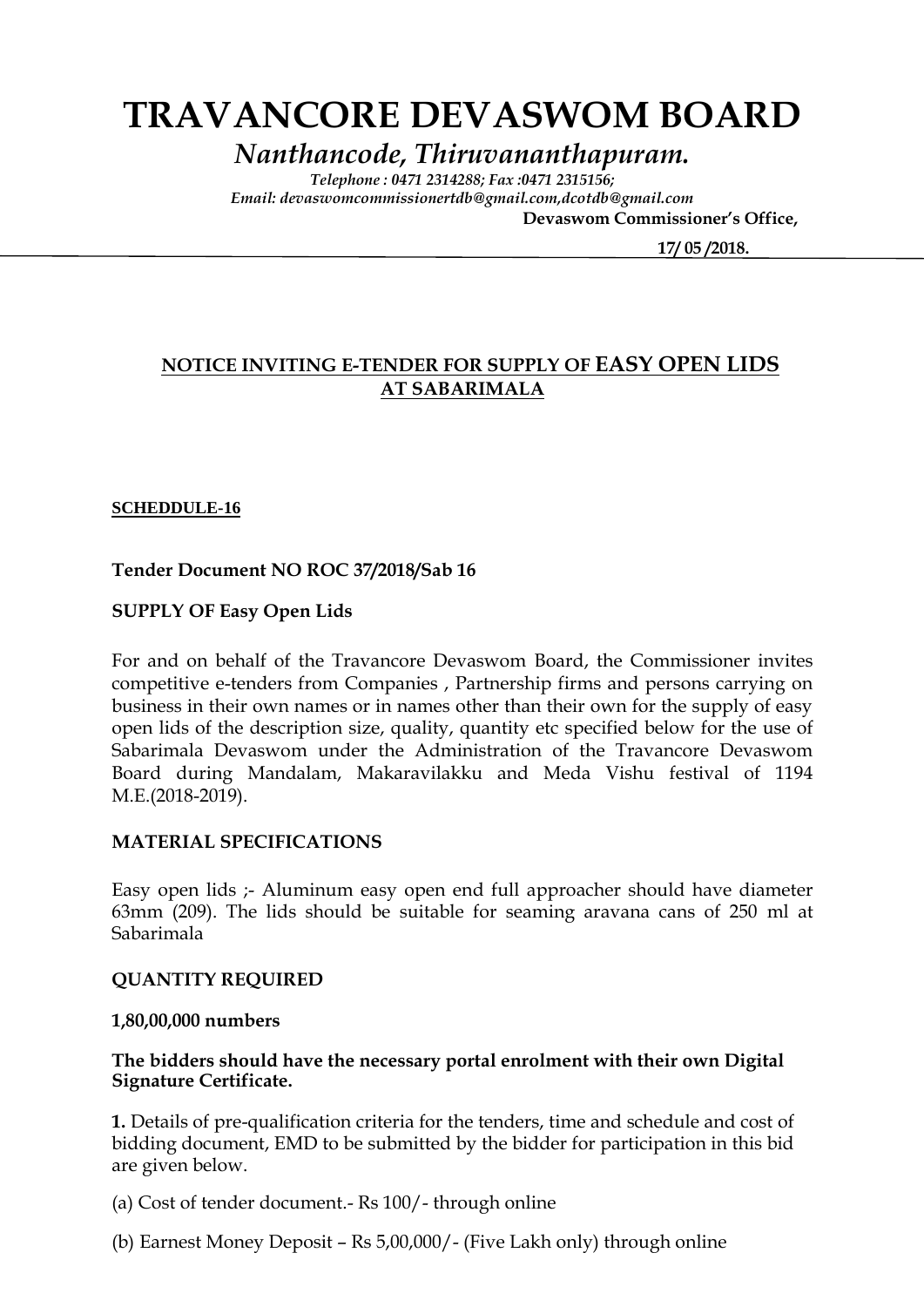## **Details of online payment are given separately in the Appendix attached with the tender document. (c) Pre-qualification criteria**

The tenderers are required to furnish following documents.

A. A declaration as to the legal status of the tenderer (viz. whether the tenderer is an Individual or an individual carrying on business in a name other than his/her own name , partnership firm registered with the Registrar of firms or a company incorporated under the provision of the Companies Act etc. accompanied by documents as to prove legal status of the tenderer

B. In the case of partnership firms true photocopies of the partnership deed, Registration Certificate issued by the Registrar of firms and the name and full particulars of all the continuing partners as entered in the Registrar of firms and In the case of Companies the Memorandum of Association and Articles of Association and the Certificate of incorporation and the Rules or Bylaws of the company attested by a Gazetted Government Servant or a Notary Public.

C. The Balance sheet and profit and loss account for the three preceding Financial years, duly attested by a Chartered Accountant.

D. Certificate showing the experience in the respective fields issued by the District level Officers of the Industries Department of the State Government.

E. A Passport size photo along with three specimen signatures duly attested by a Gazetted Officer or Notary Public.

F. The tenderer must submit an unconditional declaration accepting all the terms and conditions prescribed herein with regard to supply along with the tender and that he is not a defaulter to the Board on any earlier occasions.

**(d)** Mode of submission of tender : Tender should be submitted online in **'' e tenders.kerala.gov.in''.** 

**(e)** Tender documents consisting of qualification information and eligibility criteria of bidders, Technical specification, schedule of quantities etc. are available in the web site **'' etenders.kerala.gov.in''.**

**(f)** Other details of tender documents will be available in the website **'' etenders.kerala.gov.in''.** 

**(g)** Travancore Devaswom Board reserves right to reject any or all tenders without assigning any reason thereof.

**(h)** Tender closing date : 05**/06/2018, 11.00 a.m**. hours

**(i)** Tender opening date : 07**/06/2018, 11.00 am**. hours.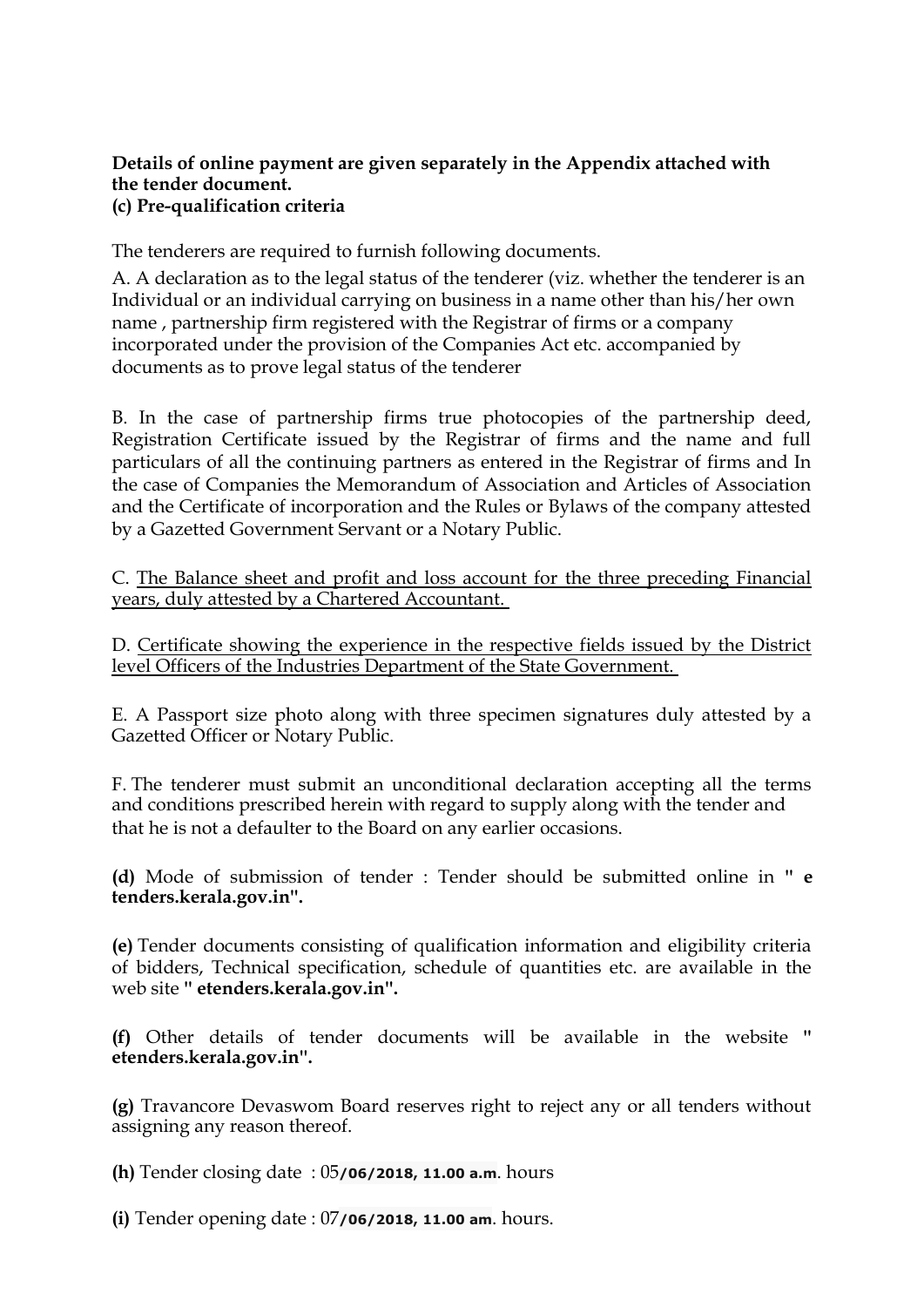# **Special instructions to the bidder for the e-submission of the bids**

(a) Bidder should do the registration in the tender site [http://etenders.kerala.gov.in](http://etenders.kerala.gov.in/) using the option available. Then the Digital Signature Registration has to be one with the e-token, after logging into the site. The e-token may be obtained from one of the authorized certifying authorities such as SIFY/TCS/nCode.

(b) If there is any clarification, this may be obtained online through the tender site or through the contract details. Bidder should take into account of the corrigendum published If any before submitting the bids through online.

(c) After the bid submission, the acknowledgement number given by the etendering system should be printed by the bidder and kept as a record of evidence for online submission of bid for the particular tender.

(d) The Tender Inviting Authority (TIA) will not be held responsible for any sort of the delay or the difficulties faced during the submission of bids through online by the bidders.

(e) The bidder submit the bid documents by online mode through the site http://etenders.kerala.gov.in .

Each document tobe uploaded through online for the tenders should be less than 2 MB. If any document is more than2 MB, it can be converted to rar/zip format and then the same can be uploaded. However if the file size is less than 1 MB the time for uploading transaction will be very fast. The total size of the documents in all the covers put up together, should be less than or equal to 12 MB.

(g) The bidder should ensure that the bid documents submitted should be free from virus and if the documents could not be opened, due to virus, during tender opening, the bid is liable to be rejected.

(h) The time settings fixed in the server side and displayed at the top of the tender site, will be valid for all actions of requesting bid submission, bid opening etc In the e-tender system. The bidders should follow this time during bid submission.

(i) All the data being entered by the bidders would be encrypted using PKI encryption techniques to ensure the secrecy of the data. The data entered will not be viewed by authorized persons during bid submission and not be viewable by any one until the time of bid opening. The submitted tender documents become readable only after the tender opening by the authorized individual.

(j) The confidentiality of the bids are maintained since the secured Socket Layer 128 bit Encryption technology is used. Data storage encryption of sensitive field is done.

# **TERMS AND CONDITIONS**

1.The rates should be inclusive of Excise duty, Sales Tax and for delivery at the store of Sabarimala.

2.The rates should be valid for one year.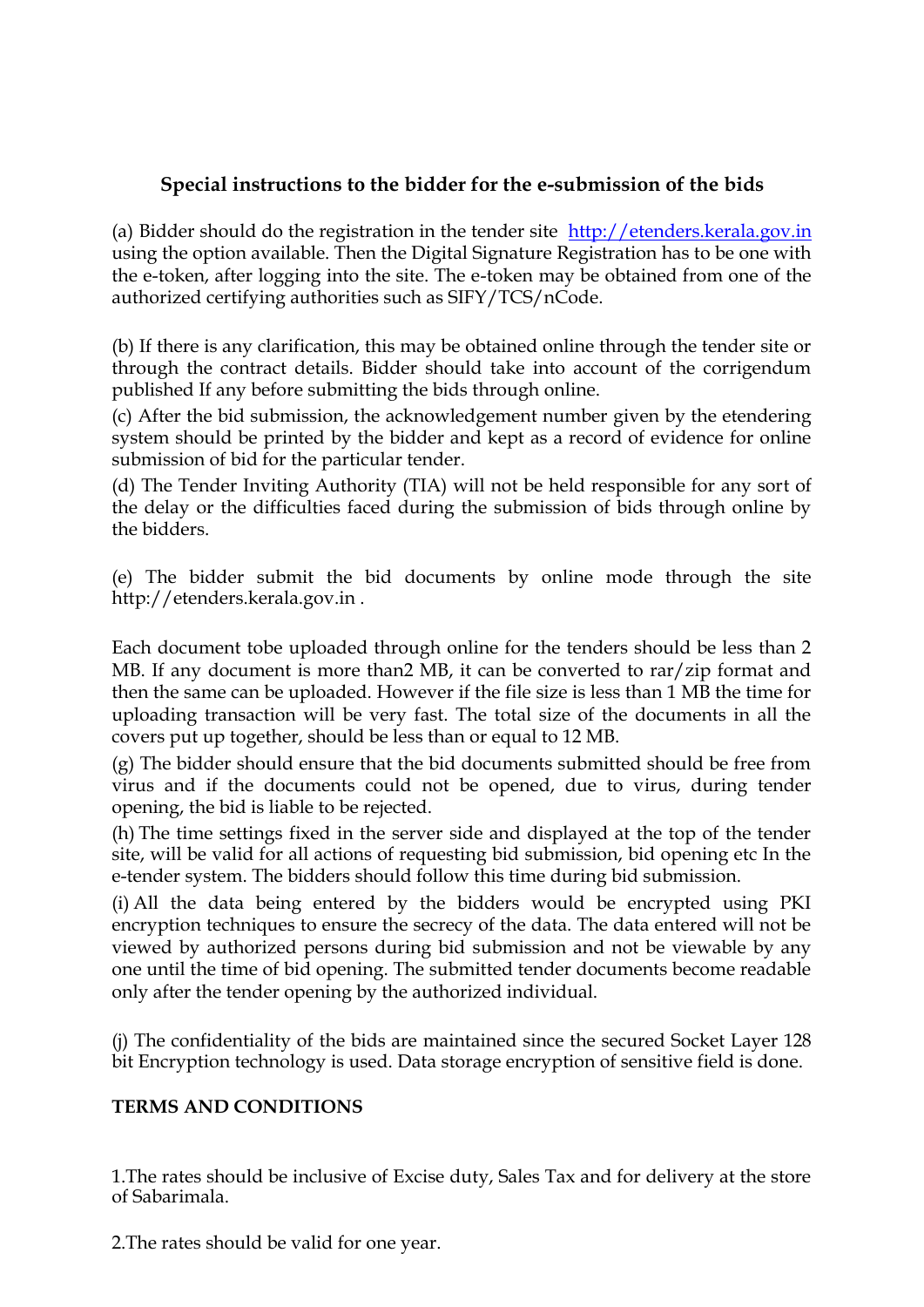3.The number of materials shown in the tender notice is the total approximate number required for the mentioned festivals together. In case more number of materials under the items are found necessary, the tenderer should be prepared to supply the same at the same rate.50% of the quantity should be supplied before 01- 10-2018 and the remaining before 30-11-2019.

4.The items to the extend of 5% of the total number of items should also be supplied so as to enable replacement of damaged ones.

5.The material should be packed safely and be delivered at the store of Sabarimala Devaswom.

6.Necessary agreement should be executed with the Executive Officer, Sabarimala within the stipulated time.

7.The Board reserves the right to apportion the quantity among the suppliers.

8.The successful tenderer shall within seven days of receipt of communication accepting the tender should deposit a sum equivalent to 10% of the total value of the material either in cash or furnish bank guarantee for a like sum as security for the due performance of the contract and shall execute an agreement with the Board. The period of Bank Guarantee shall be valid for one year from the date of agreement.

9. Failure to supply the required quantity of materials within the specified time or violation of any of the conditions of the contract may lead to the cancellation of the contract and the loss if any , incurred by the Board on this account will be recovered from the defaulter. The contractor is not entitled to enhanced rate under any circumstances.

*10. If any tenderer withdraws from his tender before the expiry of the period fixed for keeping the rates firm for acceptance, the earnest money if, any, deposited by him will be forfeited to the Borad and such legal action taken against him as the Board think fit.*

*11. In cases where a successful tenderer, after having made partial supplies fails to fulfill the contract in full, all or any of the materials not supplied may at the discretion of the Board, be purchased by means of another tender/ quotation or by negotiation or from the next higher tenderer who had offered to supply already and the loss, if any, caused to the Board shall thereby together with such sum as may be fixed by the Board towards damages be recovered from the defaulting tenderer.*

*12. Any sum of money due and payable to the contractor (including security deposit returnable to him) under this contract may be appropriated*